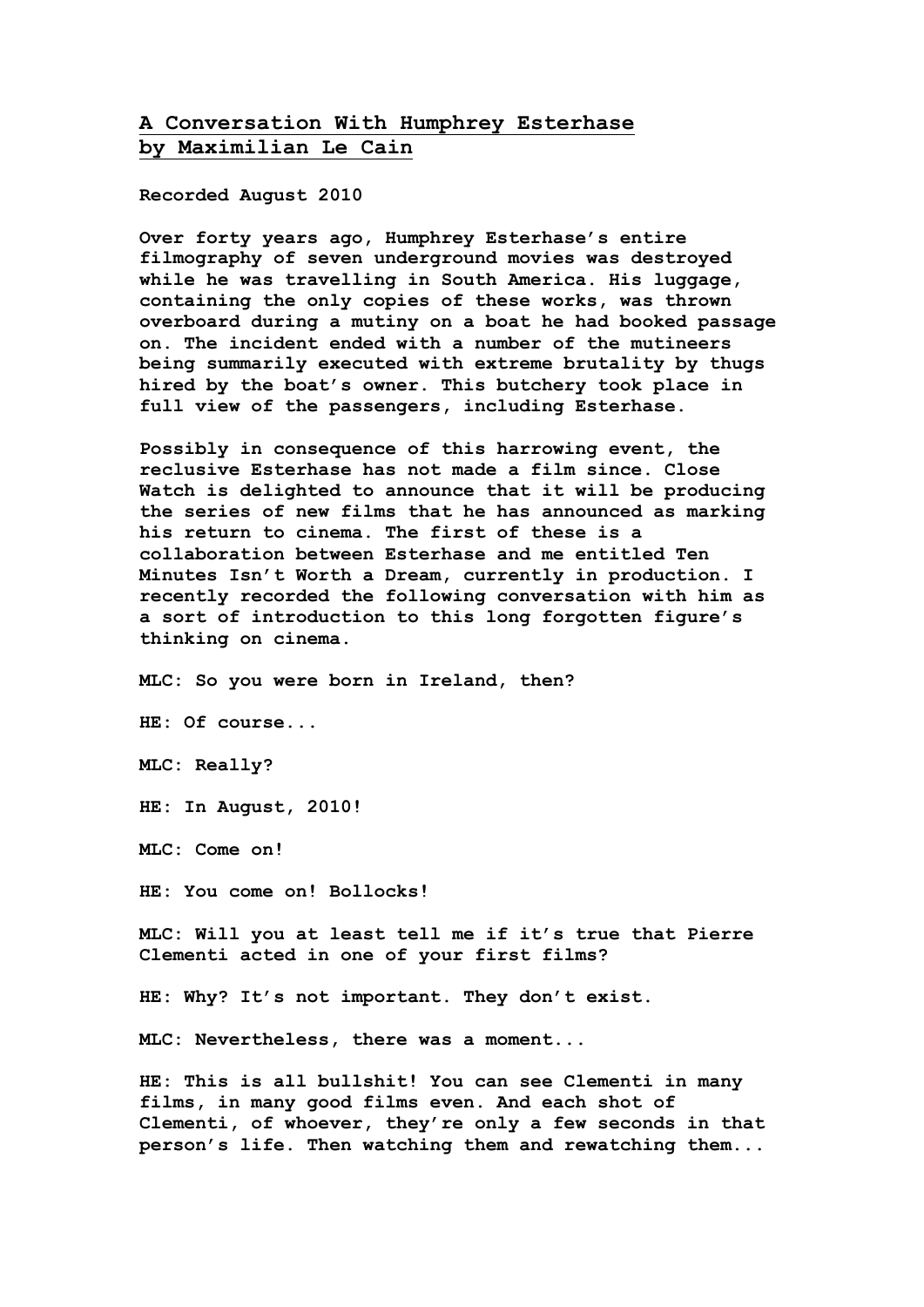**MLC: The instant repeated?**

**HE: How can you say something so stupid? No! The cinematic image is a germ, a seed, ultimately nothing to do with that instant of filming. In fact, it abandons the poor imbeciles who create it as soon as they've done it, like so many exhausted whores at dawn. What the cinematic image does- say Clementi when you see him in Pasolini or Buñuel or what have you- it spreads into the present by suggesting what surrounded it at the instant of inception. It engenders a submerged universe. That's its power. That's what interests me and that's how it carries into the future. That's its redemptive quality. Not gossip masquerading as film history... Clementi, by his presence alone, could create a universe that could sustain it and therefore was beautiful. But he got sick and died young. The world couldn't sustain Clementi, anymore than ayone else. Just cinema...**

**MLC: So what is your relationship with your drowned cinema?**

**HE: It doesn't exist. A cinema that is physically unable to touch and pollinate the present moment has no existence, past or present. The work we're doing now is my first filmmaking. It's not even a broken trajectory, it's a question of what is and what isn't and I don't want to talk about it any more.**

**MLC: Harry Smith said that all the money being spent on film preservation should be spent on researching the creation of a time machine.**

**HE: That has nothing to do with cinema. Even if cinema is the most effective way of combatting the present.**

**MLC: What present?**

**HE: Mine. I no longer have the energy to think in terms of taking on the general present.**

**MLC: Are we talking about watching films or making them?**

**HE: Both. Watching some films, good ones...**

**MLC: What films do you like?**

**HE: Oh, hard to remember them all... I don't know. Oliveira, Jean-Claude Rousseau, Arrieta...**

**MLC: Garrel?**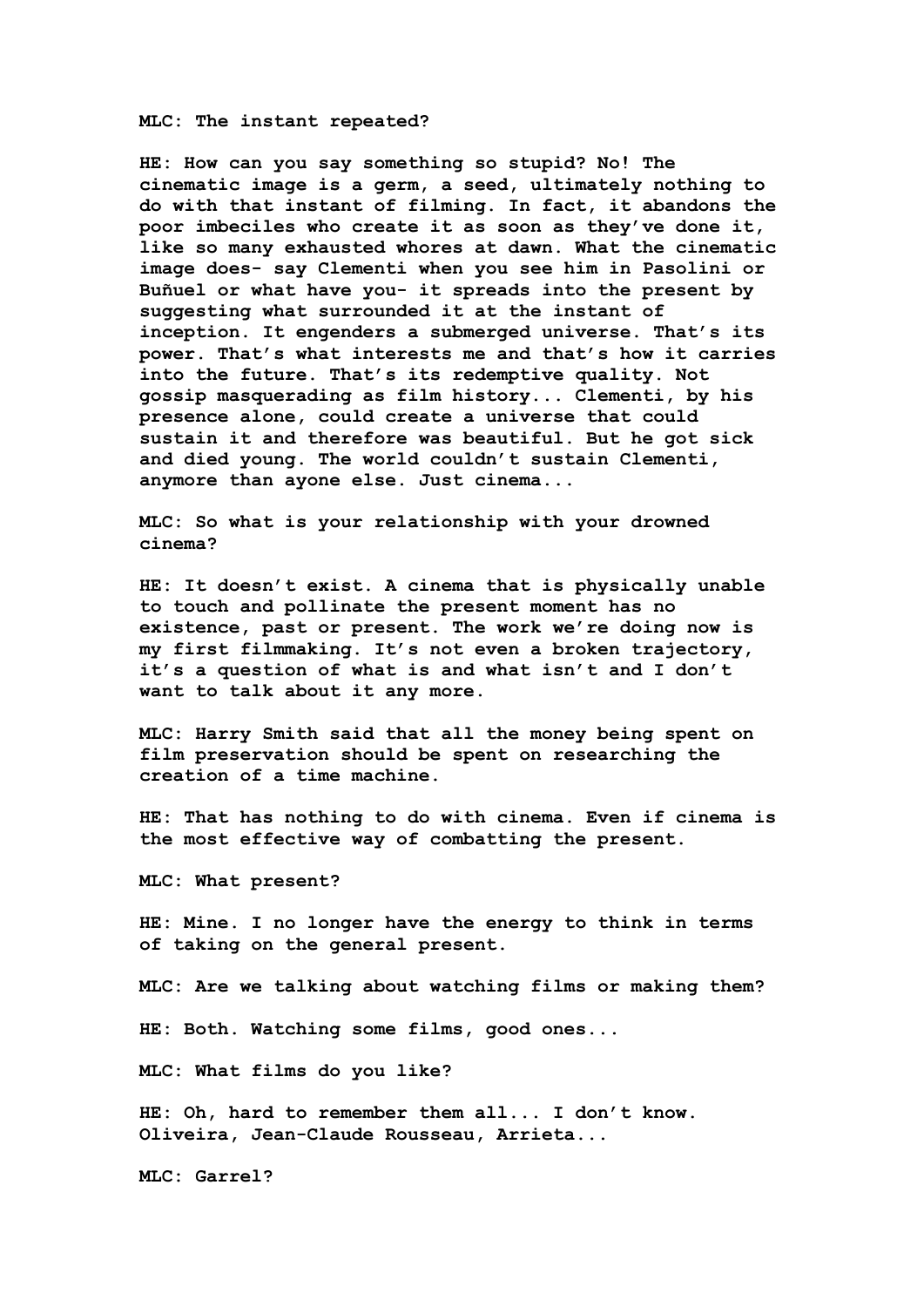**HE: Garrel, yes. His '70s films...**

**MLC: You spoke of the redemptive quality of cinema?**

**HE: Yes, of course...**

**MLC: Is that related to Godard's thinking on that subject?**

**HE: He always gets the best lines. Maybe that's why I don't go in for much talking in my stuff. (Laughs) I've no idea. And, by the way, your obsession with contextualisation is disturbing, a real mania.**

**MLC: Redemption through cinema?**

**HE: Maybe this is the subject which can let us talk about why now I'm returning to making films after all this time. I'll tell you this: even if I stopped making films, I never stopped being a filmmaker, thinking as one. But I had to put cinema to the test of life. I needed to prove it against everything. And this took forty years- to prove that cinema is irreplaceable. To make sure that it would not let itself be effaced in my life. To combat it with travel, love, bodily sensation, indifference, banality, ideology, even religion very briefly... And reality has time and again emptied itself of me. Life is an accumulation of disorientation. And now I'm old and very tired and my filmmaking has remained the only steady compass, something I've always suspected but which I needed time itself to prove for me. And I always knew that I couldn't make anything until I'd put cinema to this test. But now it's time...**

**MLC: What makes cinema so irreplaceable?**

**HE: Do you look at the world directly?**

**MLC: Sometimes. Not often. Selectively, in fragments. Just enough. But in full knowledge of what I don't look at... A sort of wincing relationship. But when I look, I really look... Too much even.**

**HE: Hmm. Your films are nihilistic, they flee the world, embracing a frightened, falsely objectified interiority...**

**MLC: They're instinctual. Make of them what you will.**